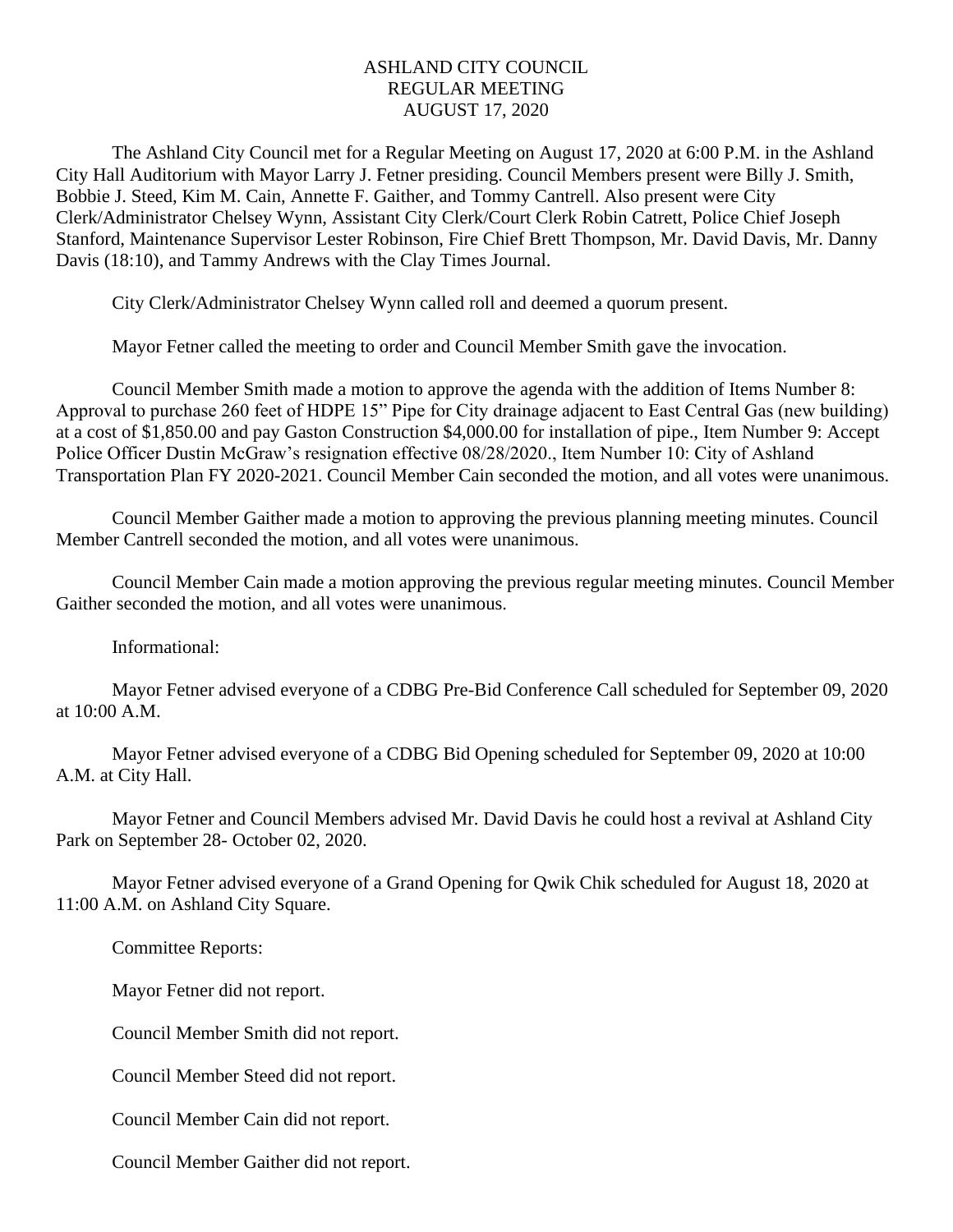Council Member Cantrell did not report.

Fire Chief Thompson did not report.

Police Chief Stanford reported the Rodeo was a success. East Metro Crime Center allowed the City to utilize their tower camera for the event. Police Chief Stanford also reported an overtime reimbursement program for traffic control has been awarded. Police Chief Stanford explained this is not the usual two-week blitz, this program is actually a year-round overtime reimbursement program.

Maintenance Supervisor Robinson advised the building demo next door to City Hall should take place next week, the department has completed right of way cutting and hauled 10 loads of storm debris to the landfill.

City Clerk/Administrator Wynn advised public testing for voting machines is scheduled for August 21, 2020 at 9:00 A.M. at the Wynn Building, and a meeting for Municipal Election Canvasing has been set for September 01, 2020 at 12:00 P.M. at Ashland City Hall. City Clerk/Administrator Wynn also advised she is working on the budget, and explained direct deposit.

New Business:

Council Member Cain made a motion to approve the bills received since the last council meeting in the amount of \$8,253.22. Council Member Smith seconded the motion, and all votes were unanimous.

Council Member Cain made a motion approving to pay Cheaha Regional Library \$2,000.00 for FY 2020 appropriations. Council Member Gaither seconded the motion, and all votes were unanimous.

Council Member Gaither made a motion approving to pay Alabama Law Enforcement Agency \$1,650.00 for LETS Access and Snap Entry. Council Member Cantrell seconded the motion, and all votes were unanimous.

Council Member Cantrell made a motion approving to pay Edgar and Associates \$3,140.00 for audit work. Council Member Gaither seconded the motion, and all votes were unanimous.

Council Member Steed made a motion to reappoint Dan Worthy to the Ashland Water board for 4 years. Council Member Smith seconded the motion, and all votes were unanimous.

Council Member Cain made a motion to reject the bid for the Dodge Charger. Council Member Cantrell seconded the motion, and all votes were unanimous.

Council Member Gaither made a motion approving to purchase a 6-way Hydraulic Scrape Blade for ROW maintenance from Ag Pro at a total cost of \$3,577.20. Council Member Cain seconded the motion, and all votes were unanimous.

Council Member Steed made a motion approving to purchase 260 feet of HDPE 15" Pipe for City drainage adjacent to East Central Gas (new building) at a cost of \$1,850.00 and pay Gaston Construction \$4,000.00 for installation of the pipe. Council Member Cantrell seconded the motion, and all votes were unanimous.

Council Member Gaither made a motion to accept Police Officer Dustin McGraw's resignation effective 08/28/2020. Council Member Cantrell seconded the motion, and all votes were unanimous.